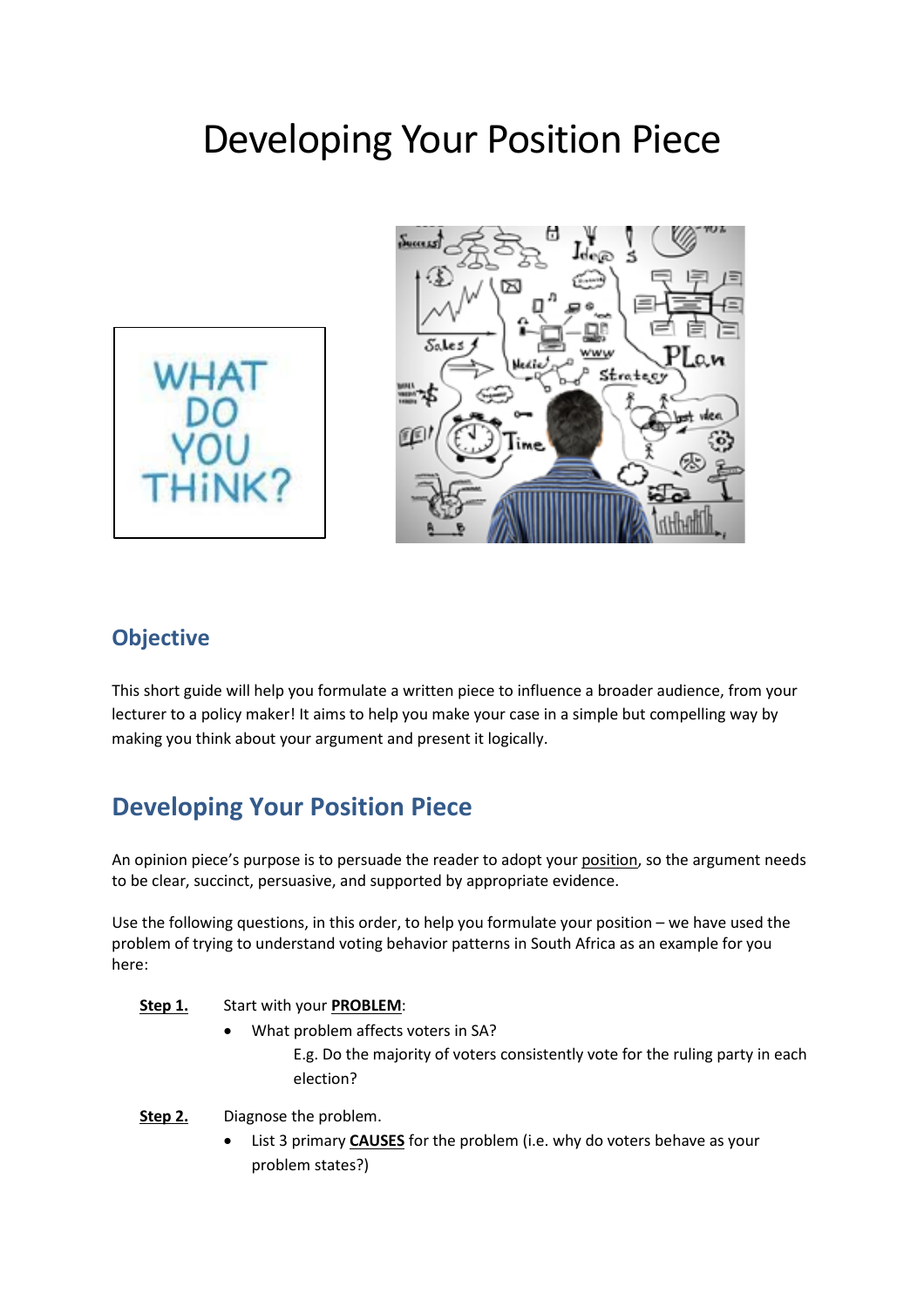**Step 3.** For each cause you have listed, provide information from a reliable source to prove it – don't forget to reference your sources properly.

(i.e. you must cite a fact or a quantifiable example to prove your cause.)

- List at least 1 piece of **EVIDENCE** for each cause
- This can be a quote or statement from a source, or something you have written in your own words that can be traced back to the source
- **Step 4.** Your next step is to develop a **plan of action** for each cause. Start by thinking of at least one way you can *solve the cause* you chose. This solution will be your **GOAL** for your chosen cause.

Do this by answering either of these questions:

- How can you improve a situation by acting on cause #1? **and/or**
- What do you want to see happen?
- **Step 5.** Now that you have a solution or goal, fill in at least 3 steps you will need to take to realise each goal i.e. your **ACTION STEPS**. Ask yourself:
	- What do we need to do to achieve each goal? What needs to happen or what do you need to do to achieve this goal?
- **Step 6.** With your goal and action steps, think of any **RISKS** each **action step** might have. Ask yourself:
	- What could undermine this action step? What could this step influence negatively? How will this step affect the outcome of the action?
	- Also make sure that this step impacts the problem you are addressing.
- **Step 7.** Once you have listed a potential risk for each action step, come up with a way to **RESPOND** to each risk. Ask yourself:
	- How can we eliminate or contain this risk?
	- If you cannot find a response to the risk, you might need to rethink your action step.

#### **Step 8.** Lastly, using all this information, tell me what your **POSITION** is!

i.e. Given the **PROBLEM**, the various **CAUSES**, the **EVIDENCE** you have gathered for your chosen cause, the **GOALS**, the **ACTION STEPS**, the **RISKS** and the **RESPONSES** you have found:

**My position on the issue is ….** (i.e. South Africans vote using long term influences)